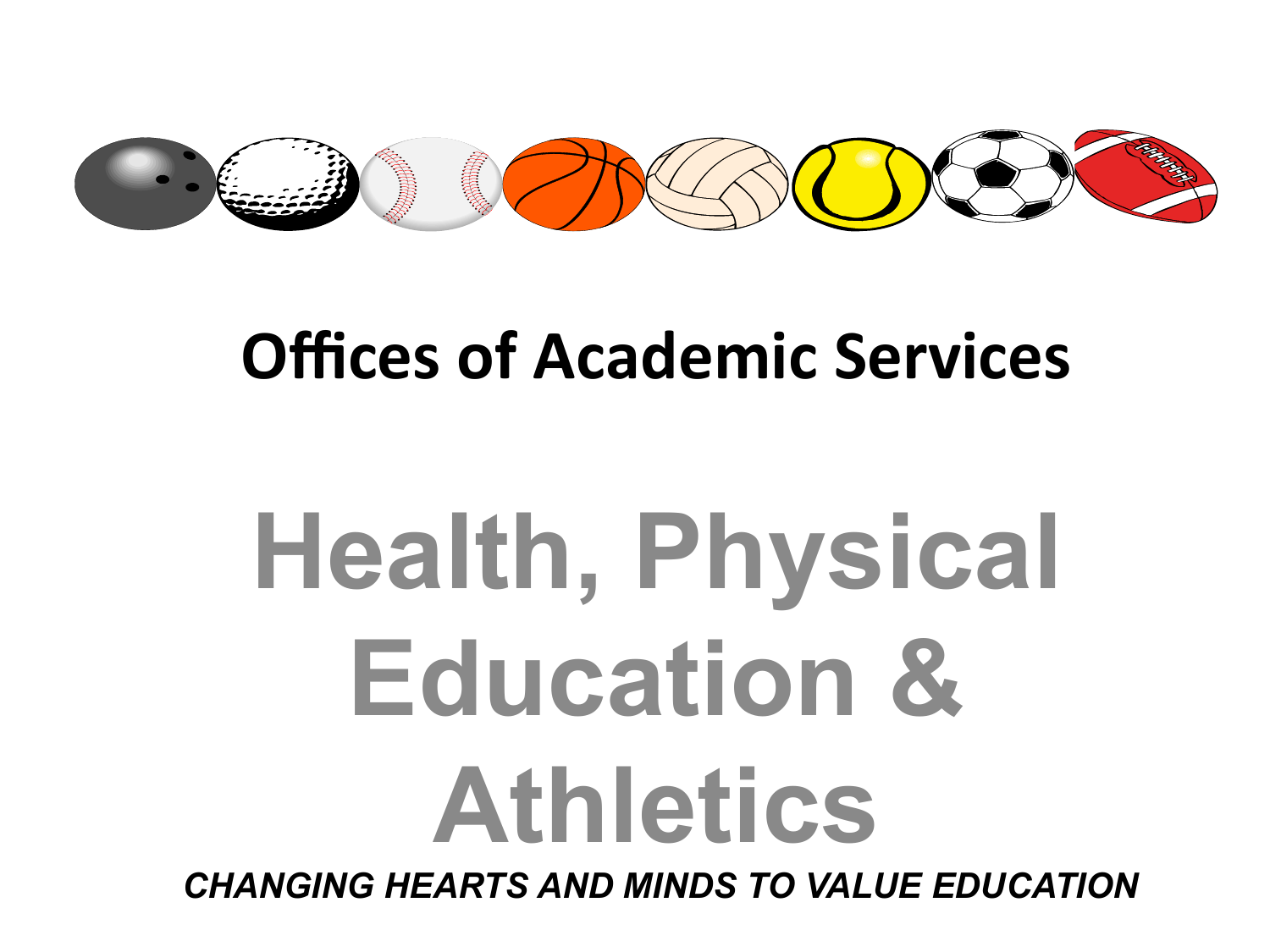# **NJCCCS for Comprehensive Health & Physical Education**

| <b>NJCCCS 2.1</b> |                                                                                                                                                                                                  |  |  |  |  |  |  |
|-------------------|--------------------------------------------------------------------------------------------------------------------------------------------------------------------------------------------------|--|--|--|--|--|--|
| <b>STANDARD</b>   | 2.1 WELLNESS: All students will learn and<br>apply health promotion concepts and<br>skills to support a healthy, active<br>lifestyle.                                                            |  |  |  |  |  |  |
| <b>STRANDS</b>    | A. Personal Health<br><b>B. Growth and Development</b><br>C. Nutrition<br>D. Diseases and Health Conditions<br>E. Safety<br><b>F. Social and Emotional Health</b>                                |  |  |  |  |  |  |
| <b>NJCCCS 2.2</b> |                                                                                                                                                                                                  |  |  |  |  |  |  |
| <b>STANDARD</b>   | 2.2 INTEGRATED SKILLS: All students will<br>use health-enhancing personal,<br>interpersonal, and life skills to support<br>a healthy, active lifestyle.                                          |  |  |  |  |  |  |
| <b>STRANDS</b>    | A. Communication<br><b>B. Decision Making</b><br><b>C. Planning and Goal Setting</b><br>D. Character Development<br>E. Leadership, Advocacy and Service<br><b>F. Health Services and Careers</b> |  |  |  |  |  |  |
| <b>NJCCCS 2.3</b> |                                                                                                                                                                                                  |  |  |  |  |  |  |
| <b>STANDARD</b>   | 2.3 DRUGS AND MEDICINES: All students<br>will learn and apply information about<br>alcohol, tobacco, other drugs and<br>medicines to make decisions that<br>support a healthy, active lifestyle. |  |  |  |  |  |  |
| <b>STRANDS</b>    | A. Medicines<br><b>B. Alcohol, Tobacco, and Other Drugs</b><br>C. Dependency / Addiction and Treatment                                                                                           |  |  |  |  |  |  |

| <b>NJCCCS 2.4</b> |                                                                                                                                                                                                                                 |
|-------------------|---------------------------------------------------------------------------------------------------------------------------------------------------------------------------------------------------------------------------------|
| <b>STANDARD</b>   | 2.4 HUMAN RELATIONSHIPS AND SEXUALITY:<br>All students will learn the physical,<br>emotional, and social aspects of human<br>relationships and sexuality and apply these<br>concepts to support a healthy, active<br>lifestyle. |
| <b>STRANDS</b>    | A. Relationships<br><b>B.</b> Sexuality<br>C. Pregnancy and Parenting                                                                                                                                                           |
| <b>NJCCCS 2.5</b> |                                                                                                                                                                                                                                 |
| <b>STANDARD</b>   | 2.5 MOTOR SKILLS DEVELOPMENT: All<br>students will utilize safe, efficient, and<br>effective movement to develop and<br>maintain a healthy, active lifestyle.                                                                   |
| <b>STRANDS</b>    | A. Movement skills<br><b>B. Movement concepts</b><br>C. Strategy<br>D. Sportsmanship, Rules, and Safety<br><b>E. Sport Psychology</b>                                                                                           |
| <b>NJCCCS 2.6</b> |                                                                                                                                                                                                                                 |
| <b>STANDARD</b>   | 2.6 FITNESS: All students will apply health-<br>related and skill-related fitness concepts<br>and skills to develop and maintain a<br>healthy, active lifestyle.                                                                |
| <b>STRANDS</b>    | A. Fitness and Physical Activity<br><b>B.</b> Training<br><b>C. Achieving and Assessing Fitness</b>                                                                                                                             |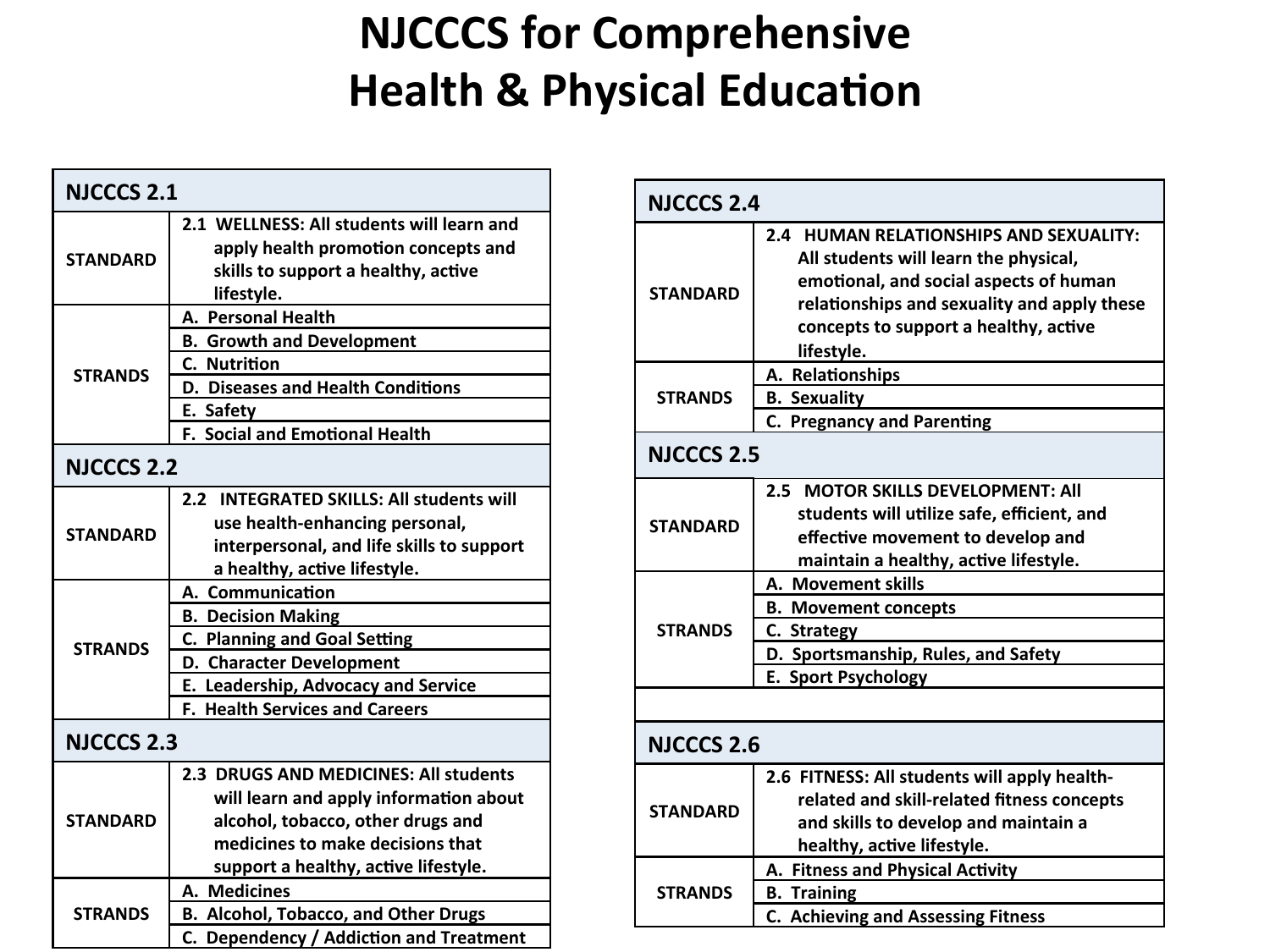# **NEWARK PUBLIC SCHOOLS**



# COMPREHENSIVE PHYSICAL EDUCATION CURRICULUM GUIDE  $PK - 12$ 2005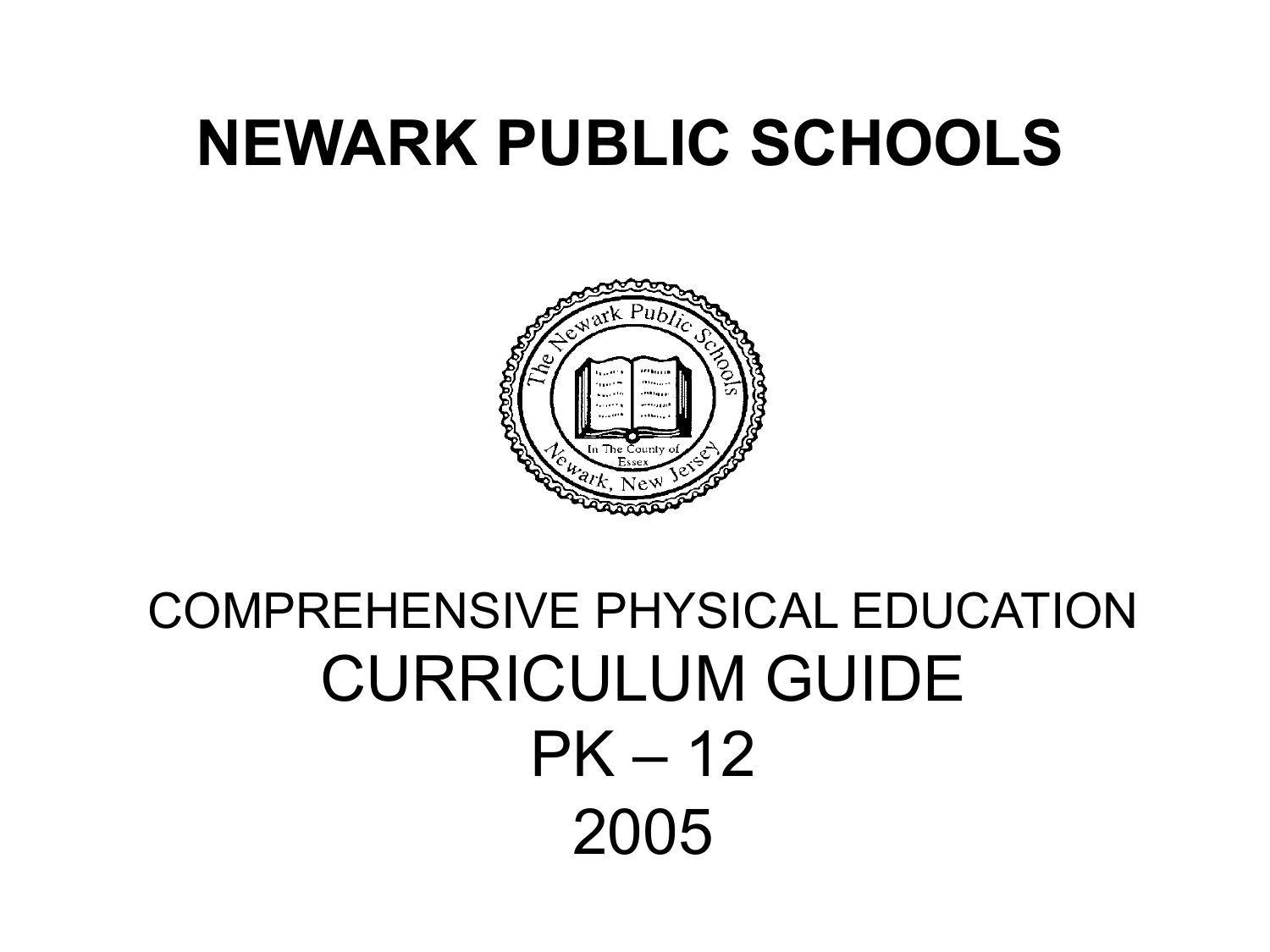### **PACING ELEMENTARY-MIDDLE SCHOOL**

Health, Safety, and Physical Education (N.J.S.A.18A:35) requires that all students in grades 1 through 12 participate in at least two and one-half hours of health, safety, and physical education in each school week. Every pupil, except kindergarten pupils, attending the public schools, insofar as he or she is physically fit and capable of doing so, as determined by the medical inspector, shall take such courses, which shall be a part of the curriculum prescribed for the several grades, and the conduct and attainment of the pupils shall be marked as in other courses or subjects, and the standing of the pupil in connection therewith shall form a part of the requirements for promotion or graduation. The time devoted to such courses shall aggregate at least two and one-half hours in each school week, or proportionately less when holidays fall within the week.

### **SECONDARY SCHOOL**

### **Block Scheduling**

(90 lessons (2 semesters) per school year)

### **Mandated Core Curriculum**

Grades 9-12

Health-Related Fitness Activities, 8-10 minutes daily Health-Related Fitness Unit, including testing - (Fitnessgram) 20 lessons, (minimum) Posture Activities daily and biennial scoliosis screening

#### **Additional Curriculum Recommendations**

### Selection of units depend on facility and equipment available

| Archery                          | <b>Football</b>               | <b>Speedball</b>           |
|----------------------------------|-------------------------------|----------------------------|
| <b>Aquatics</b>                  | Golf                          | <b>Stunts and Tumbling</b> |
| <b>Basketball</b>                | <b>Health-Related Fitness</b> | <b>Team Handball</b>       |
| <b>Bowling</b>                   | <b>Racquet Sports</b>         | <b>Track and Field</b>     |
| Dance                            | <b>Soccer</b>                 | <b>Volleyball</b>          |
| <b>Field Hockey/Floor Hockey</b> | Softball/Baseball             |                            |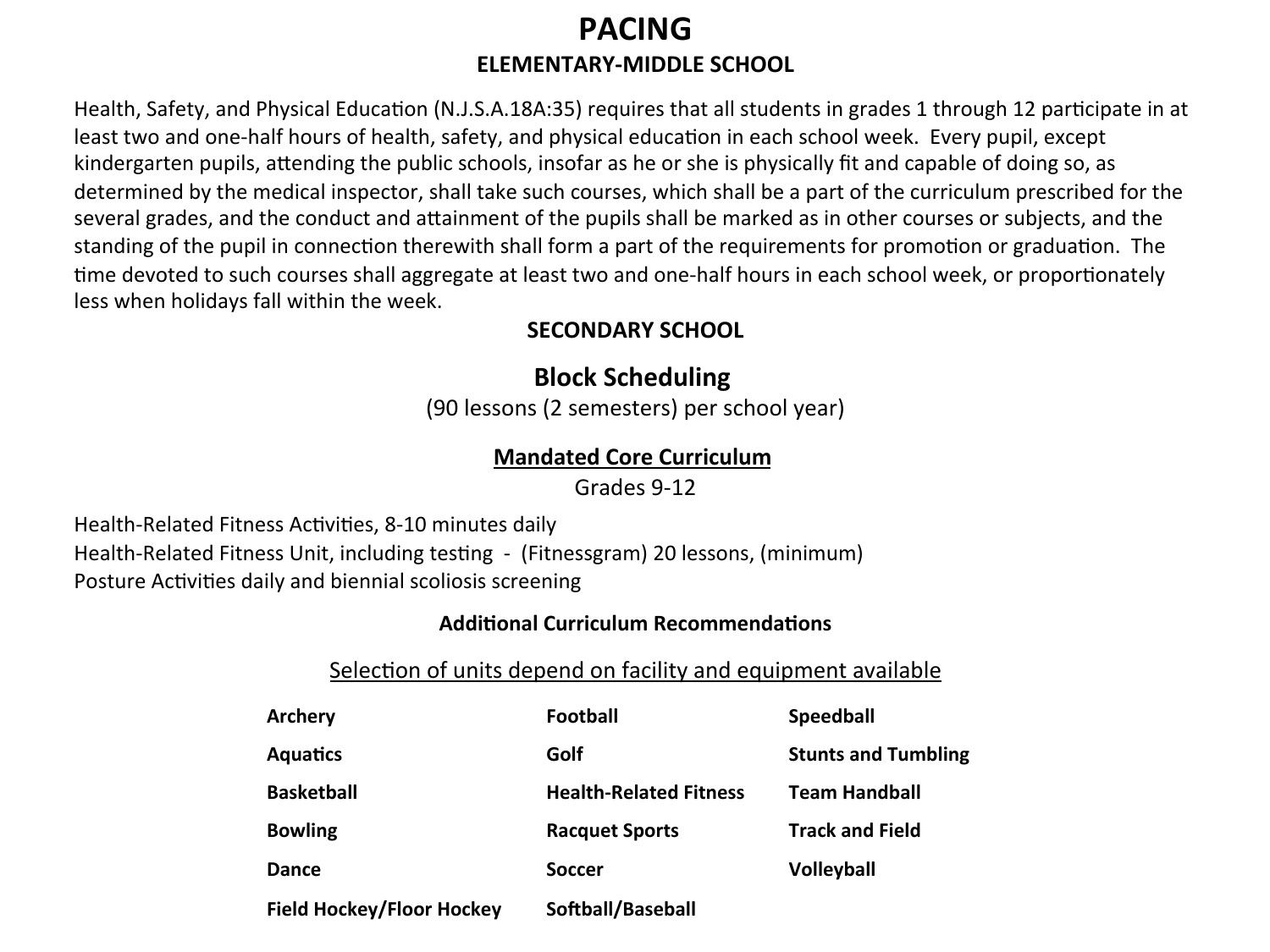### **HEALTH-RELATED FITNESS**

| CARDIOVASCULAR ENDURANCE - Involves the ability of the heart and lungs to supply oxygen to the working |         |             |         |                |                |         |         |         |                |         |         |         |         |         |
|--------------------------------------------------------------------------------------------------------|---------|-------------|---------|----------------|----------------|---------|---------|---------|----------------|---------|---------|---------|---------|---------|
| muscle for an extended period of time.                                                                 |         |             |         |                |                |         |         |         |                |         |         |         |         |         |
|                                                                                                        | PK      | $\mathbf K$ |         | $\overline{2}$ | $\overline{3}$ | 4       | 5       | 6       | $\overline{7}$ | 8       | 9       | 10      | 11      | 12      |
| <b>Walking</b>                                                                                         | $\star$ | $\star$     | $\star$ | $\star$        | $\star$        | $\star$ | $\star$ | $\star$ | $\star$        | $\star$ | $\star$ | $\ast$  | $\star$ | $\star$ |
| <b>Marching</b>                                                                                        | $\star$ | $\star$     | $\star$ | $\star$        | $\star$        | $\star$ | $\star$ | $\star$ | $\star$        | $\star$ | $\star$ | $\star$ | $\star$ | $\ast$  |
| <b>Hoping</b>                                                                                          | $\star$ | $\star$     | $\star$ | $\star$        | $\star$        | $\ast$  | $\star$ | $\star$ | $\star$        | $\star$ | $\star$ | $\ast$  | $\star$ | $\star$ |
| <b>Jogging</b>                                                                                         | $\star$ | $\star$     | $\star$ | $\star$        | $\star$        | $\ast$  | $\star$ | $\star$ | $\star$        | $\star$ | $\star$ | $\ast$  | $\star$ | $\star$ |
| <b>Running</b>                                                                                         | $\star$ | $\star$     | $\ast$  | $\star$        | $\star$        | $\star$ | $\star$ | *       | $\star$        | $\star$ | $\star$ | $\star$ | $\star$ | $\ast$  |
| <b>Sliding</b>                                                                                         | $\star$ | $\star$     | $\star$ | $\star$        | $\star$        | $\star$ | $\star$ | $\star$ | $\star$        | $\star$ | $\star$ | $\star$ | $\star$ | $\star$ |
| <b>Gliding</b>                                                                                         | $\star$ | $\star$     | $\star$ | $\star$        | $\star$        | $\ast$  | $\star$ | $\star$ | $\star$        | $\star$ | $\star$ | $\ast$  | $\star$ | $\star$ |
| <b>Skipping</b>                                                                                        | $\star$ | $\star$     | $\star$ | $\star$        | $\star$        | $\star$ | $\star$ | *       | $\star$        | $\star$ | $\star$ | $\star$ | $\star$ | $\ast$  |
| <b>Galloping</b>                                                                                       | $\star$ | $\star$     | $\star$ | $\star$        | $\star$        | $\ast$  | $\star$ | $\star$ | $\star$        | $\star$ | $\star$ | $\ast$  | $\star$ | $\star$ |
| <b>Leaping</b>                                                                                         | $\star$ | $\star$     | $\star$ | $\star$        | $\star$        | $\star$ | $\star$ | $\star$ | $\star$        | $\star$ | $\star$ | $\star$ | $\star$ | $\star$ |
| <b>Jumping</b>                                                                                         | $\star$ | $\star$     | $\star$ | $\star$        | $\star$        | $\star$ | $\star$ | $\star$ | $\star$        | $\star$ | $\star$ | $\star$ | $\star$ | $\star$ |
| <b>Calisthenics</b>                                                                                    | $\star$ | $\star$     | $\star$ | $\star$        | $\star$        | $\ast$  | $\star$ | $\star$ | $\star$        | $\star$ | $\star$ | $\ast$  | $\star$ | $\star$ |
| <b>Bicycling</b>                                                                                       | $\star$ | $\star$     | $\star$ | $\star$        | $\star$        | $\ast$  | $\star$ | $\star$ | $\star$        | $\star$ | $\star$ | $\ast$  | $\star$ | $\star$ |
| <b>Circuit Training</b>                                                                                | $\star$ | $\star$     | $\star$ | $\star$        | $\star$        | $\star$ | $\star$ | $\star$ | $\star$        | $\star$ | $\star$ | $\star$ | $\star$ | $\star$ |
| <b>Aerobic Dance</b>                                                                                   |         |             |         | $\star$        | $\star$        | $\star$ | $\star$ | $\star$ | $\star$        | $\star$ | $\star$ | $\ast$  | $\star$ | $\star$ |
| <b>Rope Jumping</b>                                                                                    |         |             |         | $\star$        | $\star$        | $\star$ | $\star$ | $\star$ | $\star$        | $\star$ | $\star$ | $\star$ | $\star$ | $\star$ |
| <b>Swimming</b>                                                                                        |         |             |         | $\star$        | $\star$        | $\star$ | $\star$ | $\star$ | $\star$        | $\star$ | $\star$ | $\star$ | $\star$ | $\ast$  |
|                                                                                                        |         |             |         |                |                |         |         |         |                |         |         |         |         |         |
|                                                                                                        |         |             |         |                |                |         |         |         |                |         |         |         |         |         |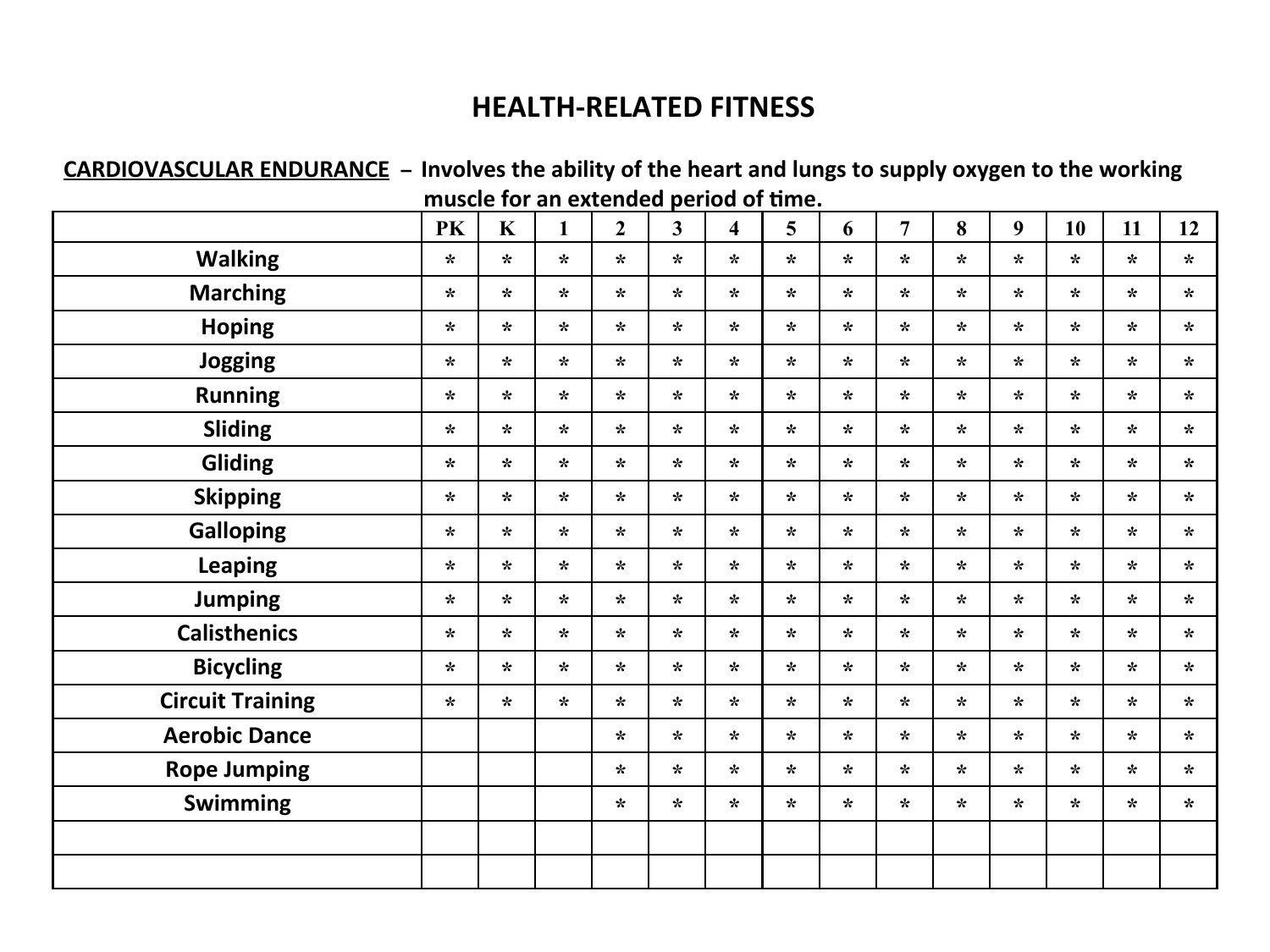### **FALL - SPORTS SKILLS**

| <b>SOCCER</b>                           | PK | $\mathbf K$ | $\mathbf{1}$ | $\overline{2}$ | 3 | $\overline{\mathbf{4}}$ | 5       | 6       | $\overline{7}$ | 8       | 9       | 10      | 11      | 12      |
|-----------------------------------------|----|-------------|--------------|----------------|---|-------------------------|---------|---------|----------------|---------|---------|---------|---------|---------|
| <b>Safety (Game and Equipment)</b>      |    |             |              |                |   | $\star$                 | $\star$ | $\star$ | $\star$        | $\star$ | $\ast$  | $\star$ | $\star$ | $\star$ |
| <b>Dribbling</b>                        |    |             |              |                |   | $\star$                 | $\star$ | $\star$ | $\star$        | $\star$ | $\star$ | $\star$ | $\star$ | $\star$ |
| <b>Passing</b>                          |    |             |              |                |   | $\star$                 | $\star$ | $\star$ | $\star$        | $\star$ | $\star$ | $\star$ | $\star$ | $\star$ |
| <b>Receiving</b>                        |    |             |              |                |   | $\ast$                  | $\star$ | $\star$ | $\star$        | $\star$ | $\ast$  | $\star$ | $\ast$  | $\star$ |
| Throw-in                                |    |             |              |                |   |                         | $\star$ | $\star$ | $\star$        | $\star$ | $\star$ | $\star$ | $\star$ | $\star$ |
| <b>Trapping</b>                         |    |             |              |                |   |                         |         | $\star$ | $\star$        | $\star$ | $\star$ | $\star$ | $\star$ | $\star$ |
| <b>Juggling</b>                         |    |             |              |                |   |                         |         | $\star$ | $\star$        | $\star$ | $\star$ | $\star$ | $\star$ | $\star$ |
| <b>Shooting</b>                         |    |             |              |                |   |                         |         | $\star$ | $\star$        | $\star$ | $\star$ | $\star$ | $\star$ | $\star$ |
| <b>Blocking</b>                         |    |             |              |                |   |                         |         | $\star$ | $\star$        | $\star$ | $\star$ | $\star$ | $\star$ | $\star$ |
| <b>Heading</b>                          |    |             |              |                |   |                         |         | $\star$ | $\star$        | $\star$ | $\ast$  | $\star$ | $\star$ | $\star$ |
| <b>Position Play</b>                    |    |             |              |                |   |                         |         | $\star$ | $\star$        | $\star$ | $\star$ | $\star$ | $\star$ | $\star$ |
| <b>Goal Keeping</b>                     |    |             |              |                |   |                         |         | $\star$ | $\star$        | $\star$ | $\star$ | $\star$ | $\star$ | $\star$ |
| <b>Individual Defense</b>               |    |             |              |                |   |                         |         | $\star$ | $\star$        | $\star$ | $\star$ | $\star$ | $\star$ | $\star$ |
| <b>Individual Offense</b>               |    |             |              |                |   |                         |         | $\star$ | $\star$        | $\star$ | $\star$ | $\star$ | $\star$ | $\star$ |
| <b>Scoring</b>                          |    |             |              |                |   |                         |         | $\star$ | $\star$        | $\star$ | $\star$ | $\star$ | $\star$ | $\star$ |
| <b>Rules/Regulations and Strategies</b> |    |             |              |                |   |                         |         | $\star$ | $\star$        | $\star$ | $\star$ | $\star$ | $\star$ | $\star$ |
| <b>Officiating</b>                      |    |             |              |                |   |                         |         |         |                | $\star$ | $\star$ | $\star$ | $\star$ | $\star$ |
|                                         |    |             |              |                |   |                         |         |         |                |         |         |         |         |         |
|                                         |    |             |              |                |   |                         |         |         |                |         |         |         |         |         |
|                                         |    |             |              |                |   |                         |         |         |                |         |         |         |         |         |
|                                         |    |             |              |                |   |                         |         |         |                |         |         |         |         |         |
|                                         |    |             |              |                |   |                         |         |         |                |         |         |         |         |         |
|                                         |    |             |              |                |   |                         |         |         |                |         |         |         |         |         |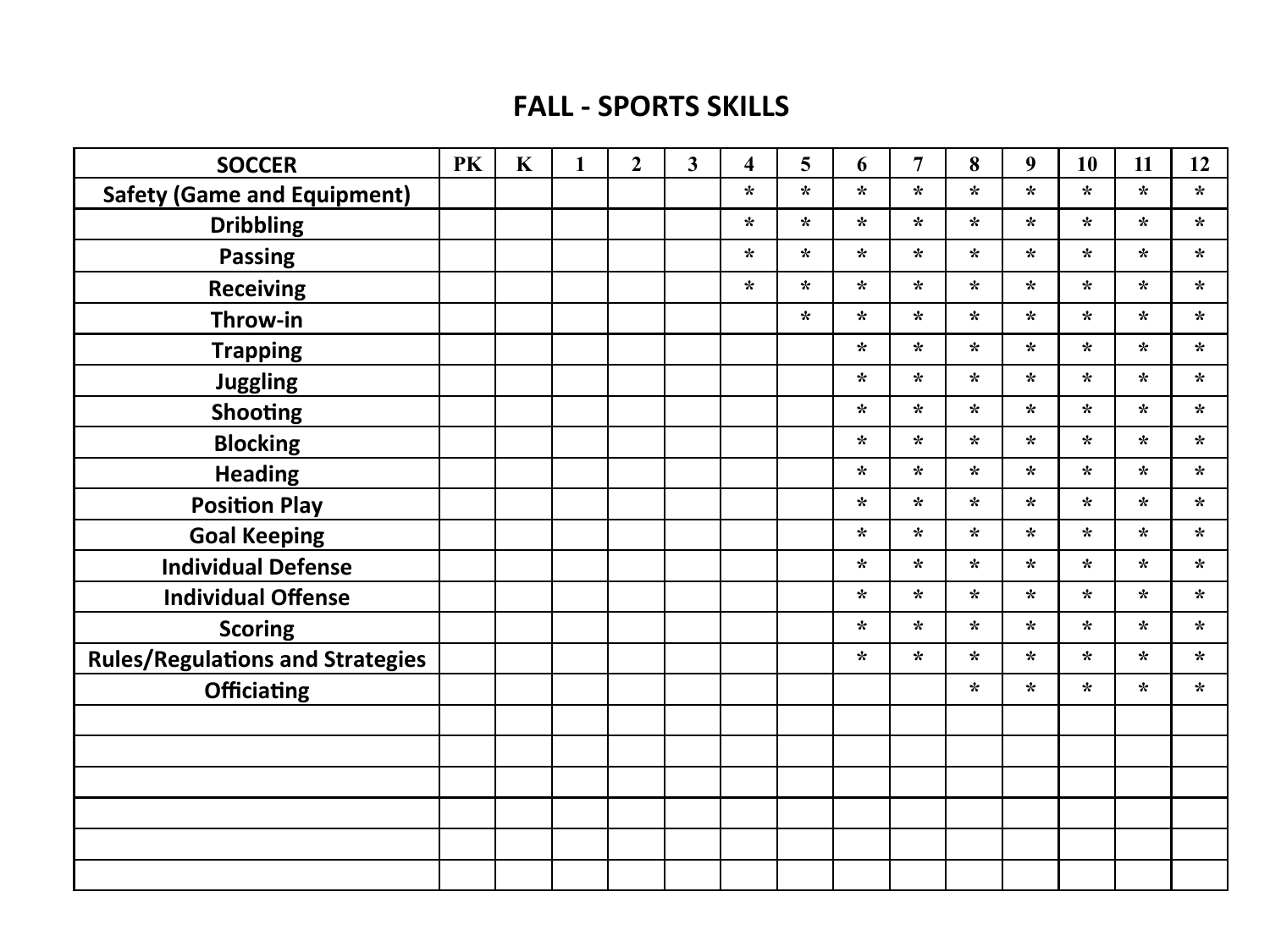# **MAJOR COMPONENTS OF A MODEL PHYSICAL EDUCATION CLASS**

- 1. Students come to class on time, get dressed in established attire, and sit on assigned spot places / squads for a quick checking of the roll. The teacher (CPR/AED certified) then gives an explanation of the days' posted learning objective based on the Curriculum, NJCCCS and the Standards Clarification Search Engine. Provisions must be made for unprepared students.
- 2. Innovative warm-up exercises and the components of Physical Best (FITNESSGRAM - a district mandate) skills are performed each class period. Jogging/ running laps are to be increased weekly or bi-weekly.
- 3. Grade/age appropriate skills are taught with relevant drills practiced for student success.
- 4. Practiced skills are demonstrated in activities and games. Time permitting, students will participate in an exciting, stimulating and enjoyable culminating activity related to the skills taught before the end of the class period.
- 5. After a cool down phase and assessment, there is a review of the day's learning objective. Closure takes place at the end of the period with a relevant homework assignment given. Students then get dressed and wait for dismissal by the teacher.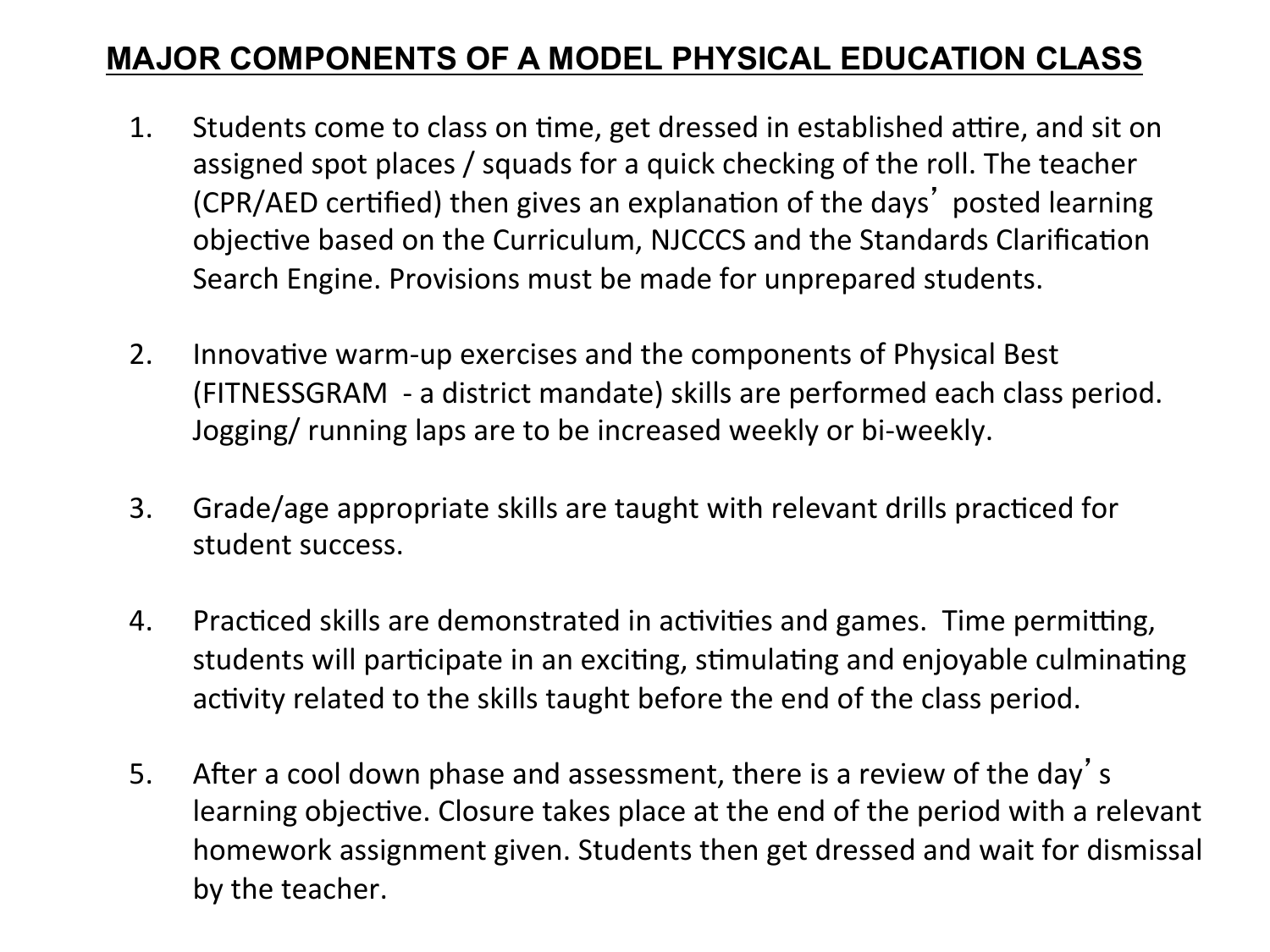# **NEWARK PUBLIC SCHOOLS**



# COMPREHENSIVE HEALTH EDUCATION CURRICULUM GUIDE PK-12 2004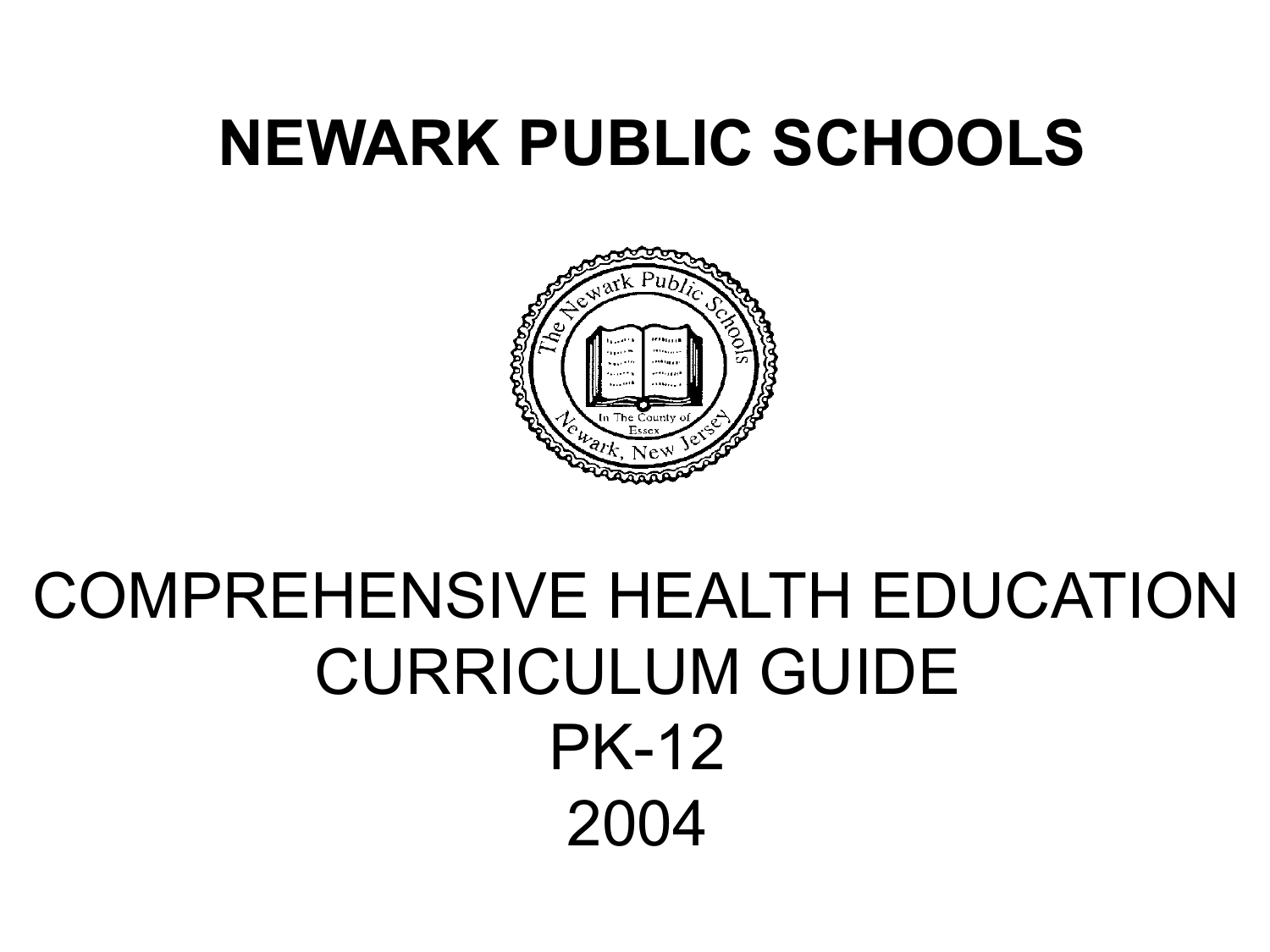### **PACING**

#### (Suggested time frames for the coverage of a Unit/Topic Area)

#### **ELEMENTARY – MIDDLE SCHOOL**

The pacing schedule recommended continues to reflect a of minimum 50 minutes per week designated for Health Education preferably taught by the Health & Physical Education Teacher. This time period is in addition to 2 periods (100 minutes) of Physical Education. The Scope and Sequence Chart B2 was developed to guide teachers in creating a pacing chart to address the scheduling of Health Education in individual schools.

#### **SECONDARY SCHOOL**

The chart below shows the recommended time allotted for the unit s as they appear in Scope and Sequence Chart B2.

#### **(Course development in progress via Careers)**

#### \*ALL UNITS MAY BE ADDRESSED AT ALL GRADE LEVELS IN SOME CAPACITY. REVIEW OPI'S/PROFICIENCIES

|                                                                                                                                                                                                                             |            | <b>NINE</b> |              | <b>TEN</b> |          | <b>ELEVEN</b> | <b>TWELVE</b> |            |  |
|-----------------------------------------------------------------------------------------------------------------------------------------------------------------------------------------------------------------------------|------------|-------------|--------------|------------|----------|---------------|---------------|------------|--|
| * UNITS                                                                                                                                                                                                                     | Cycle 1    | Cycle 2     | Cycle 1      | Cycle 2    | Cycle 1  | Cycle 2       | Cycle 1       | Cycle 2    |  |
| MENTAL & EMOTIONAL HEALTH                                                                                                                                                                                                   | 20-21 Days |             | 10 Days      |            | 3-4 Days | Relate        | 8-9 Days      | Relate     |  |
| <b>NUTRITION &amp; CONSUMER HEALTH</b><br>2.                                                                                                                                                                                |            | Relate      | $10-12$ Days |            | Relate   | Relate        | 8-9 Days      | Relate     |  |
| <b>FAMILY &amp; SOCIAL HEALTH</b><br>3.                                                                                                                                                                                     | 15 Days    | Relate      | 15 Days      |            | 3-5Days  | Relate        | 10-12 Days    | Relate     |  |
| SAFETY & FIRST AID<br>4.                                                                                                                                                                                                    |            | 2-3 Days    | 3-4 Days     | 15 Days    | Relate   | 7-8 Days      | Relate        |            |  |
| <b>GROWTH &amp; DEVELOPMENT</b><br>5.                                                                                                                                                                                       |            | 4-5 Days    |              | 15 Days    | Relate   |               |               | 9-10 Days  |  |
| <b>DISEASES &amp; DISORDERS</b><br>6.                                                                                                                                                                                       | 10 Days    |             | 5-7 Days     |            | Relate   | Relate        | 12 Days       |            |  |
| 7 <sub>1</sub><br><b>COMMUNITY AND ENVIRONMENTAL</b><br><b>HEALTH</b>                                                                                                                                                       |            |             | Relate       |            | 3-5 Days | Relate        |               | 10-12 Days |  |
| 8.<br>PERSONAL HEALTH, EXERCISE AND<br><b>FITNESS</b>                                                                                                                                                                       |            | 25-26 Days  | Relate       |            | 3-5 Days | Relate        |               | 6-8 Days   |  |
| ALCOHOL, TOBACCO AND OTHER<br>l 9.<br><b>DRUGS</b>                                                                                                                                                                          |            | 7-8 Days    |              | 15-17 Days | 3-4 Days | Relate        |               | 9-10 Days  |  |
| 10. TEST PREP                                                                                                                                                                                                               |            |             |              |            |          | 40-45 Days    |               |            |  |
| * NO UNIT STANDS ALONE. There are topics/themes that link these units together. Identification and utilization of this strategy,<br>"relate" aids in this pacing schedule. The revised NJCCCS/CPIs should also be reviewed. |            |             |              |            |          |               |               |            |  |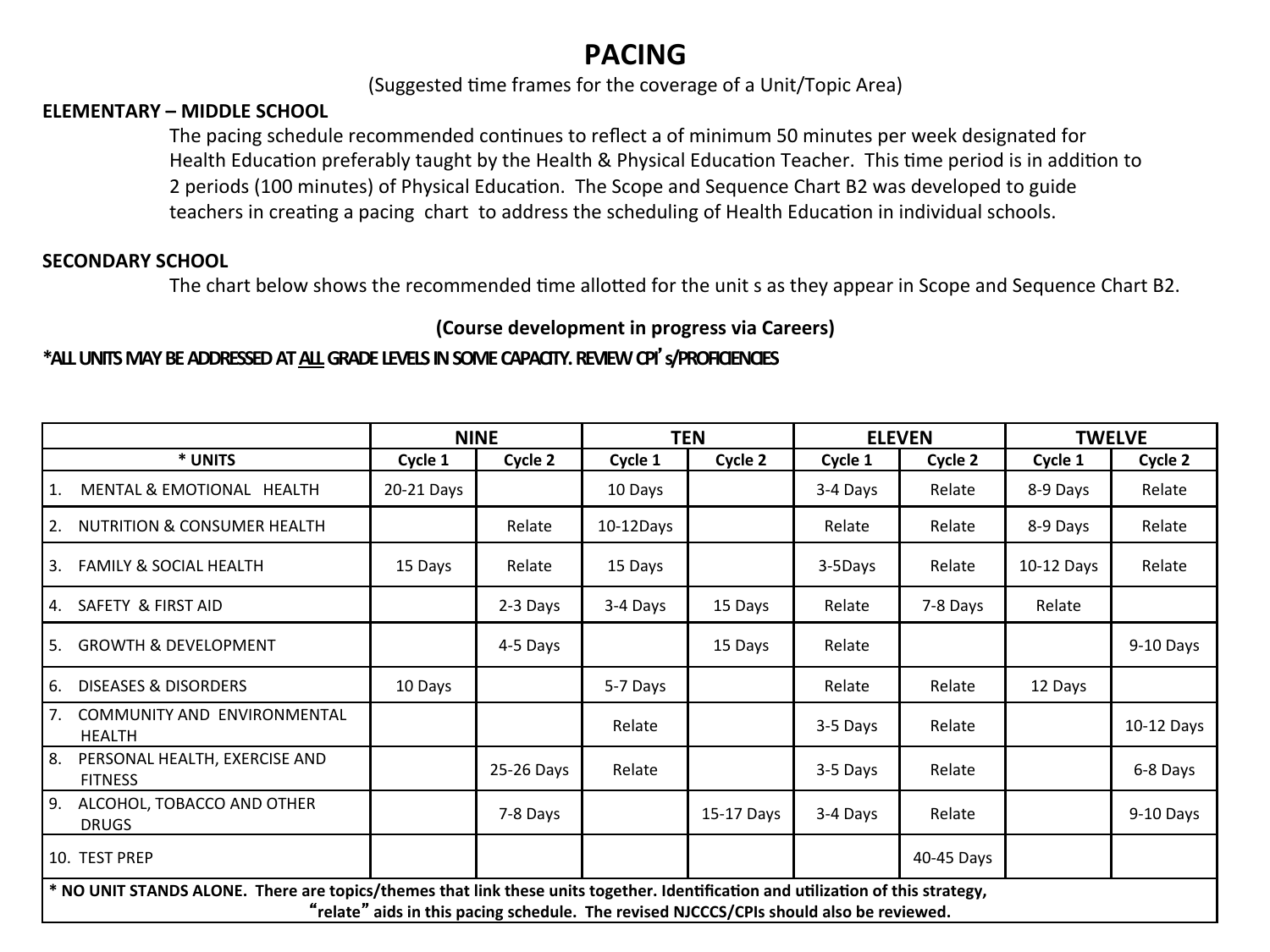| <b>PACING FOR THE BLOCK SCHEDULE</b><br>Unit recommendations reflect topics on current district exams. |                       |                                      |                       |
|--------------------------------------------------------------------------------------------------------|-----------------------|--------------------------------------|-----------------------|
| <b>GRADE 9</b>                                                                                         |                       | GRADE 11                             |                       |
| Unit                                                                                                   | <b>Number of Days</b> | Unit                                 | <b>Number of Days</b> |
| <b>Mental and Emotional Health</b>                                                                     | 10                    | Safety and First Aid                 | 3                     |
| <b>Family and Social Health</b>                                                                        | 6                     | Mental and Emotional Health          | 2                     |
| <b>Diseases and Disorders</b>                                                                          | 4                     | Community and Environmental Health   | 3                     |
| <b>Personal Health and Fitness</b>                                                                     | 13                    | Family and Social Health             | $\overline{2}$        |
| Alcohol, Tobacco and other Drugs                                                                       | 4                     | <b>Personal Health and Fitness</b>   | $\overline{2}$        |
| Growth and Development                                                                                 | 3                     | Alcohol, Tobacco and other Drugs     | 3                     |
| Safety and First Aid                                                                                   | 2                     | <b>Drivers Education</b>             | 30                    |
| <b>Grade Level Review</b>                                                                              | 3                     | <b>Grade Level Review</b>            | $\overline{2}$        |
| GRADE 10                                                                                               |                       | <b>GRADE 12</b>                      |                       |
| Unit                                                                                                   | <b>Number of Days</b> | Unit                                 | <b>Number of Days</b> |
| <b>Family and Social Health</b>                                                                        | 4 (Relate)            | <b>Mental and Emotional Health</b>   | 5                     |
| <b>Nutrition and Consumer Health</b>                                                                   | 6                     | <b>Nutrition and Consumer Health</b> | 5                     |
| Safety and First Aid                                                                                   | 12                    | Diseases and Disorders               | 6                     |
| Growth and Development                                                                                 | 8                     | Family and Social Health             | 6                     |
| Alcohol, Tobacco and other Drugs                                                                       | 8                     | Community and Environmental Health   | 5                     |
| Personal Health, Exercise and Fitness                                                                  | 4 (Relate)            | Alcohol, Tobacco and other Drugs     | 5                     |
| <b>Grade Level Review</b>                                                                              | 3                     | Growth and Development               | 6                     |
|                                                                                                        |                       | <b>Personal Health and Fitness</b>   | 6                     |
|                                                                                                        |                       | Safety and First Aid                 | (Relate)              |
|                                                                                                        |                       | <b>Grade Level Review</b>            | 3                     |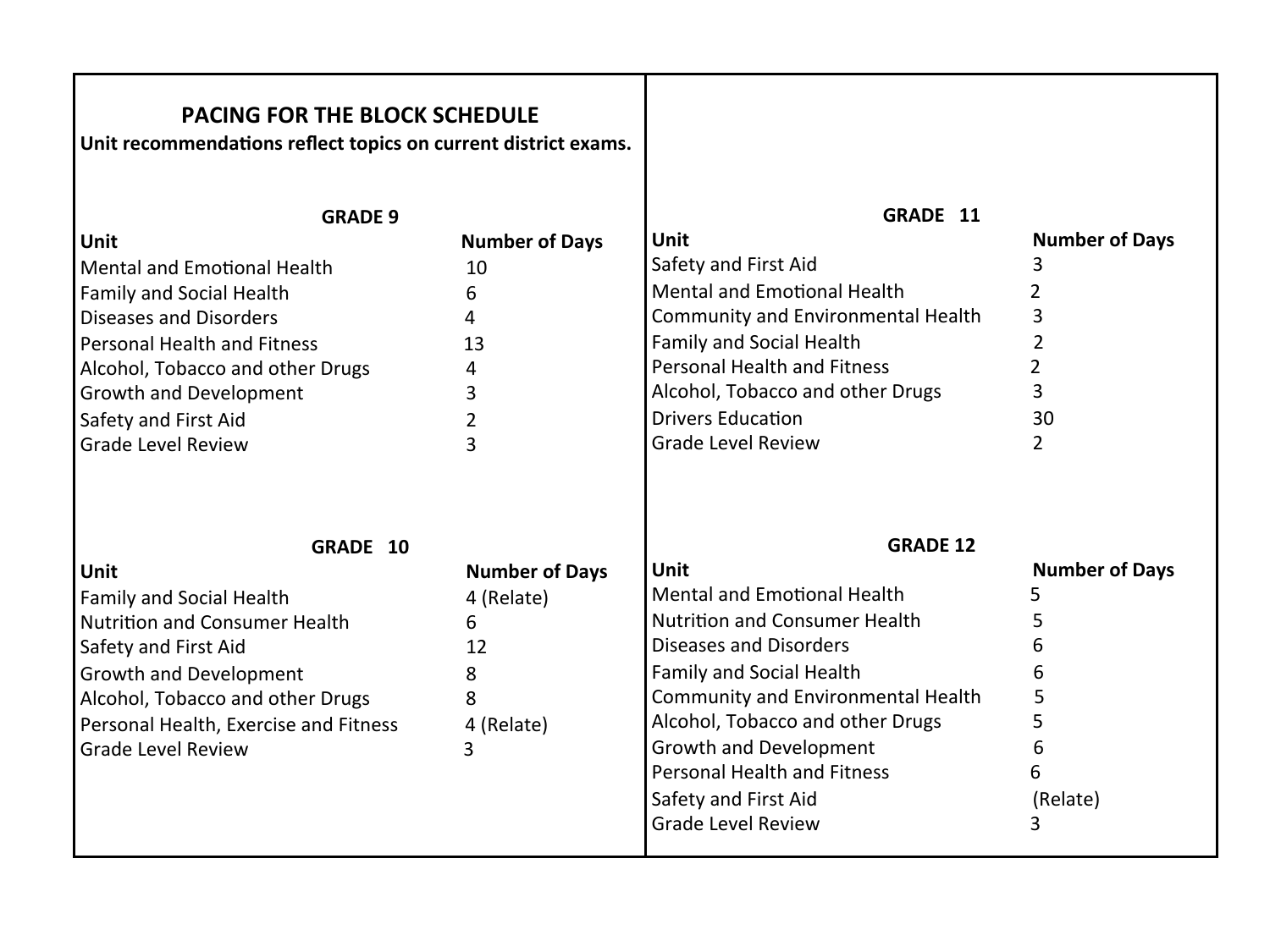## **SCOPE AND SEQUENCE CHART B2**

|              | <b>MENTAL &amp; EMOTIONAL HEALTH</b>                                                                                                                                                                                                                                                               | <b>NUTRITION &amp; CONSUMER HEALTH</b>                                                                                                                                                         | <b>FAMILY &amp; SOCIAL HEALTH</b>                                                                                                                                                                                                                      |
|--------------|----------------------------------------------------------------------------------------------------------------------------------------------------------------------------------------------------------------------------------------------------------------------------------------------------|------------------------------------------------------------------------------------------------------------------------------------------------------------------------------------------------|--------------------------------------------------------------------------------------------------------------------------------------------------------------------------------------------------------------------------------------------------------|
| PK&<br>К     | *Ways people are special *Define Health *Three<br>areas of health *Name different feelings *Healthy<br>ways to deal with feelings *Define stress *Body<br>changes caused by stress *Ways to deal with stress<br>*Refusal skills *Abstinence                                                        | *Four essential food groups *Healthy snacks<br>*Foods with sugar and salt *Healthy foods from<br>other countries *Trying new foods *Define<br>health products *Abstinence *Cancer<br>awareness | *Define family *How families are alike/different<br>*Different ways to communicate *Helping at<br>home                                                                                                                                                 |
| 1            | *"I am special" *Define good health *Ways to feel<br>good about oneself *Healthful ways to improve the<br>mind *Getting along with others *Making wise<br>choices *Healthy behavior contract * Refusal skills<br>*Sexual assault prevention                                                        | *Why is food needed? *Define food groups<br>*Making wise food choices *Using the dietary<br>goals *Planning a healthy breakfast<br>*Abstinence *Cancer awareness                               | *Ways families are special *Understanding<br>family rules *Ways to be a friend *Choosing a<br>friend *Making new friends                                                                                                                               |
| $\mathbf{2}$ | *Name three kinds of health *Ways to learn about<br>healthy behaviors *Importance of feeling special<br>*Differentiate between healthful and harmful ways to<br>express feelings *Healthful and harmful stress<br>*Following a plan to reduce stress *Refusal skills<br>*Sexual assault prevention | *Ways food help the body *Eat less sugar and<br>fat *Planning healthful meals *Shopping for<br>healthy foods*Abstinence *Cancer awareness                                                      | *Who belongs to a family? *Ways families work<br>and play together *Family rules for health<br>*School rules *Benefits of the extended family<br>*New family members *Loss of a family<br>member                                                       |
| 3            | *Describe health and wellness *Expressing feelings<br>*Responsible decision making *Refusal skills *Causes<br>of stress *Effects of stress *Health behavior contract<br>*Abstinence                                                                                                                | *Food pyramid *Eating different vegetables<br>*Preparing and serving healthy meals *What is<br>a consumer? *Evaluation of product marketing<br>*Cancer awareness *Abstinence                   | *How families are alike/different<br>*Responsibility of making and keeping friends<br>*Getting along with others *Responsible<br>decisions with friends                                                                                                |
| 4            | *Developing a good self-concept *Three areas of<br>health *Healthful behaviors/risk behaviors *Refusal<br>skills *Life skills *Maintaining a good attitude *Health<br>behavior contract *Abstinence                                                                                                | *Healthy eating habits *Function of proteins,<br>carbohydrates, fats, minerals, vitamins and<br>water *Weight management *Food labels<br>*Advertising *Abstinence * Cancer awareness           | *What is a family? *Ways love is taught<br>*Influence of heredity, environment, and<br>lifestyle of the family *Friends with disabilities<br>*Balancing time between family and friends<br>*Being a friend                                             |
| 5.           | *Differentiate between healthful and risk behaviors/<br>situations *Areas of health *Health behavior contract<br>*Responsible decision making *Refusal skills *Self -<br>concept and personality *Expressing emotions<br>*Stress management *Abstinence                                            | *Diseases and lack of nutrients *Choosing<br>health care products *Label information<br>*Productivity availability *Cancer awareness                                                           | *Importance of family *Influence on behavior<br>*How families change *Being a friend<br>*Communicating skills *Peer pressure *Conflict<br>resolution                                                                                                   |
| 6            | *Good physical, mental and social health *Learning to<br>choose healthful behaviors *Improve self-concepts<br>*Changing weaknesses to strengths *Identify what<br>influence personality *Abstinence                                                                                                | *Food groups *Food processing *Additives<br>*Labels and choosing foods wisely *Fads<br>*Evaluating ads *Cancer awareness<br>*Abstinence                                                        | *Identify kinds of families *Family roles<br>*Adjustment to separation, illness and death<br>*Understanding health *Qualities to improve<br>friendship *Peer pressure, violence and<br>vandalism *Home health assistance *Sexual<br>assault prevention |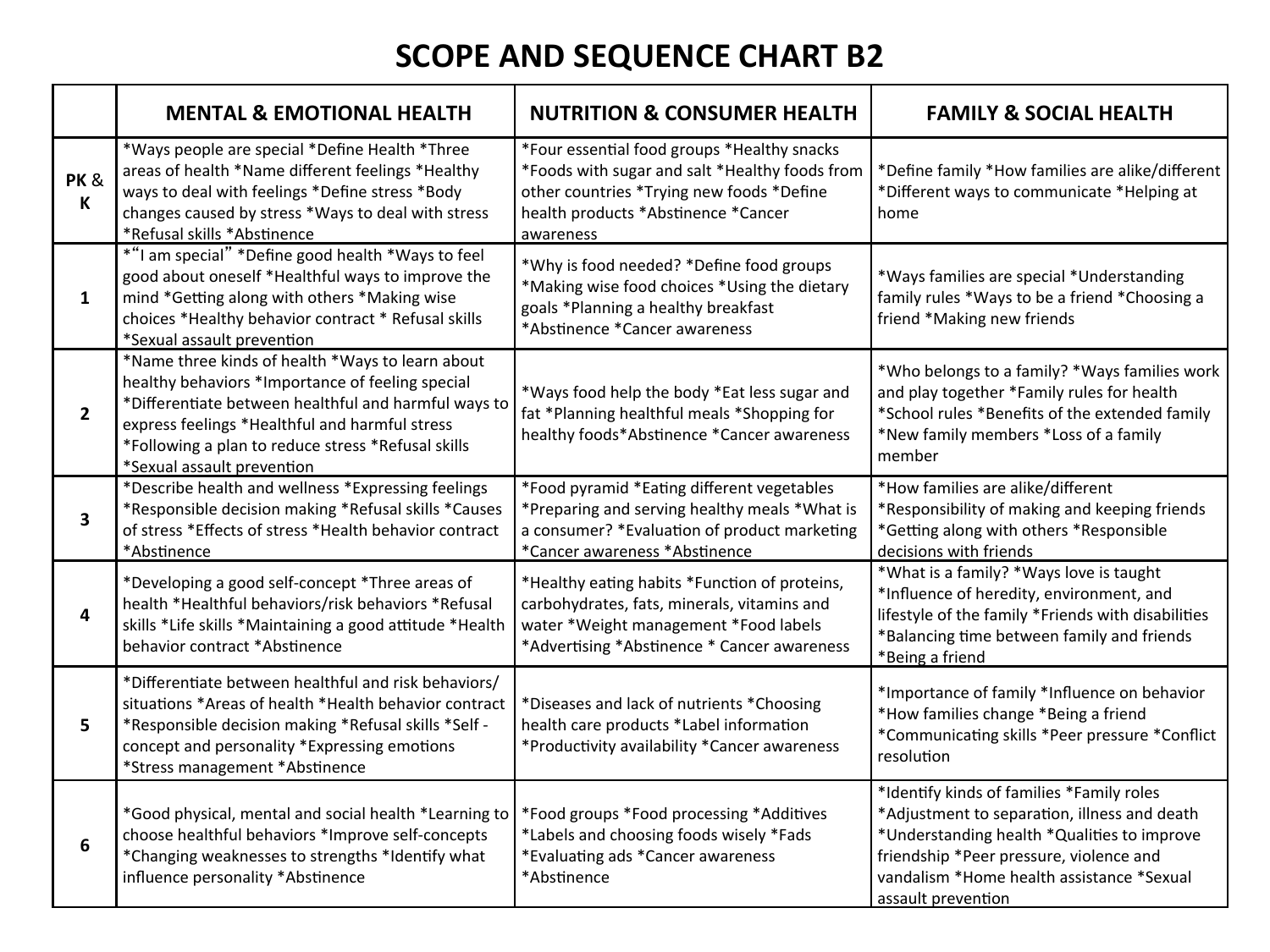# **SCOPE AND SEQUENCE CHART - B2 (cont'd)**

|    | <b>MENTAL &amp; EMOTIONAL HEALTH</b>                                                                                                                                                                                                                                                                                                                                           | <b>NUTRITION &amp; CONSUMER HEALTH</b>                                                                                                                                                                                                                     | <b>FAMILY &amp; SOCIAL HEALTH</b>                                                                                                                                                                                                                                                                                                                                                 |
|----|--------------------------------------------------------------------------------------------------------------------------------------------------------------------------------------------------------------------------------------------------------------------------------------------------------------------------------------------------------------------------------|------------------------------------------------------------------------------------------------------------------------------------------------------------------------------------------------------------------------------------------------------------|-----------------------------------------------------------------------------------------------------------------------------------------------------------------------------------------------------------------------------------------------------------------------------------------------------------------------------------------------------------------------------------|
| 7  | *Developing good mental health *Recognizing causes<br>and signs of depression *Stress management skills *Life<br>skills *Health behavior contract *Responsible decision-<br>making, *Refusal skills, *Wellness scale, *Healthful<br>behaviors, risk behaviors/risk situations *Abstinence<br>*Sexual assault prevention                                                        | *Saturated-unsaturated fats *Major food<br>groups *Cholesterol *Fats *Eating disorders<br>*Food Shopping *Abstinence                                                                                                                                       | *Interaction and differences *Family, the basic<br>social unit *Roles in the family *Home health<br>assistance *Skills for family relationships<br>*Dating and the family rules *Dealing with<br>problems in the family *Sexual assault<br>prevention                                                                                                                             |
| 8  | *How healthful behaviors, risk behaviors, and risk<br>situations affect health *Responsible decision-making,<br>refusal skills *Life Skills *Health behavior contract<br>*Learning to examine emotions *Recognizing<br>depression * Signs of suicide and prevention strategies<br>*Stress management                                                                           | *Nutrition research *Calories *Starch and<br>Fiber *Avoiding excesses: Sugar and Sodium<br>*Preventing food borne illness *Quackery and<br>Health Care *Cancer awareness *Abstinence                                                                       | *Family types and roles *Characteristics of a<br>healthy family *Communication and healthy<br>relationships *Intimacy                                                                                                                                                                                                                                                             |
| 9  | *Mental health and wellness *Scientific approaches to<br>personality development *Heredity and environment<br>*Influences on personality *Stages of development<br>*Self-examination *Understanding emotions *Defense<br>mechanisms *Anger and violence *Ways of managing<br>stress *Suicide *Cause, prevention, and treatment of<br>mental illness *Sexual assault prevention | *Cholesterol *Lipoproteins *Culture diet and<br>health *HDL *Nutrients *Functions and<br>regulation *Consumer Health                                                                                                                                       | *Dating *Marriage *Healthy relationships<br>*Types of relationships *Bereavement *Sexual<br>assault prevention                                                                                                                                                                                                                                                                    |
| 10 | *Responsible behaviors *Healthy/unhealthy ways of<br>expressing emotions *Defense mechanisms *Anger and<br>violence *Ways of managing stress *Depression<br>*Managing physical health *Causes, prevention, and<br>treating mental disorders *Sexual assault prevention                                                                                                         | *Fats and water soluble vitamins *Minerals<br>*Healthy diet and disease prevention<br>*Balanced meals and fast food *Consumer<br>Health *HDL/LDL *Cholesterol *Body functions<br>with proper nutrition *Weight management,<br>nutrition and the life cycle | *Responsible dating *Infatuation *Types of<br>relationships *Characteristics of relationships<br>*Dating and marriage *Types of families<br>*Delegating family responsibilities *Sexual<br>harassment *Teen pregnancy *Delaying<br>marriage *Life choices *Single parenthood<br>*Remaining single *Advantages and<br>disadvantages of dating *Bereavement *Date<br>Rape *Stalking |
| 11 | *Responsible behavior *Healthy/unhealthy ways of<br>expressing emotions *Defense mechanisms<br>*Depression *Managing physical health *Causes,<br>prevention and treating mental disorders *Sexual<br>assault prevention                                                                                                                                                        | *Identifying dietary needs and individual<br>needs *Consumer Health                                                                                                                                                                                        | *Stalking and sexual harassment *Date Rape<br>*Cohabitation *Bereavement *Sexual assault<br>prevention                                                                                                                                                                                                                                                                            |
| 12 | *Self examinations *Setting goals *Workplace<br>relationships *Effects of stress on the body *Suicide<br>*Lifetime decision making *Characteristics of a<br>mentally emotionally well adjusted person *Causes,<br>prevention and treatment of mental disorders                                                                                                                 | *Consumer Health *Food labeling *Nutrition<br>*Weight management *Eating disorders *Diet<br>change *Metabolism *Abstinence                                                                                                                                 | *Enrichment of relationships *Strategies for<br>successful parenting *Finances                                                                                                                                                                                                                                                                                                    |